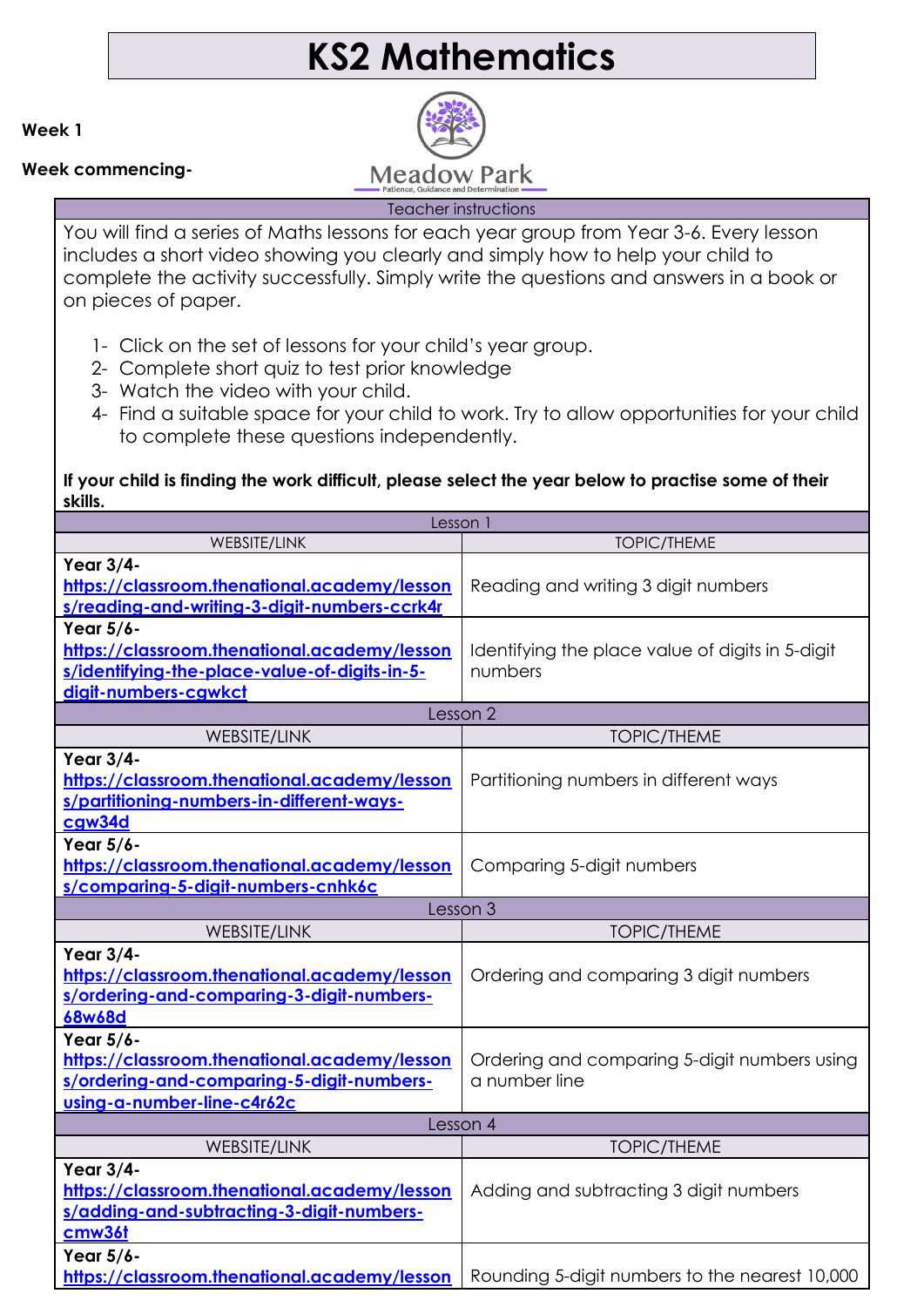| s/rounding-5-digit-numbers-to-the-nearest-10-                                                                                         | and 1,000                                                       |  |
|---------------------------------------------------------------------------------------------------------------------------------------|-----------------------------------------------------------------|--|
| 000-and-1000-chgk2r                                                                                                                   |                                                                 |  |
| Lesson 5                                                                                                                              |                                                                 |  |
| WEBSITE/LINK                                                                                                                          | <b>TOPIC/THEME</b>                                              |  |
| Year 3/4-<br>https://classroom.thenational.academy/lesson<br>s/rounding-2-and-3-digit-numbers-to-the-<br>nearest-10-6gu3er            | Rounding 2 and 3 digit numbers to the nearest<br>10             |  |
| Year 5/6-<br>https://classroom.thenational.academy/lesson<br>s/rounding-5-digit-numbers-to-the-nearest-<br>100-1000-and-10-000-6hgk2d | Rounding 5-digit numbers to the nearest 100,<br>1000 and 10,000 |  |

## **Week 2**

### **Week commencing-**

#### Teacher instructions

You will find a series of Maths lessons for each year group from Year 3-6. Every lesson includes a short video showing you clearly and simply how to help your child to complete the activity successfully. Simply write the questions and answers in a book or on pieces of paper.

- 1- Click on the set of lessons for your child's year group.
- 2- Complete short quiz to test prior knowledge
- 3- Watch the video with your child.
- 4- Find a suitable space for your child to work. Try to allow opportunities for your child to complete these questions independently.

### **If your child is finding the work difficult, please select the year below to practise some of their skills.**

| Lesson 1                                                                                                                                                     |                                                                                   |  |
|--------------------------------------------------------------------------------------------------------------------------------------------------------------|-----------------------------------------------------------------------------------|--|
| <b>WEBSITE/LINK</b>                                                                                                                                          | <b>TOPIC/THEME</b>                                                                |  |
| Year 3/4-<br>https://classroom.thenational.academy/lesson<br>s/finding-all-possible-numbers-that-could-<br>have-been-rounded-to-a-multiple-of-ten-<br>crrp8c | Finding all possible numbers that could have<br>been rounded to a multiple of ten |  |
| Year 5/6-<br>https://classroom.thenational.academy/lesson<br>s/identifying-the-place-value-of-the-digits-in-<br>6-digit-numbers-6hh62c                       | Identifying the place value of the digits in 6-<br>digit numbers                  |  |
|                                                                                                                                                              | Lesson 2                                                                          |  |
| <b>WEBSITE/LINK</b>                                                                                                                                          | <b>TOPIC/THEME</b>                                                                |  |
| Year 3/4-<br>https://classroom.thenational.academy/lesson<br>s/rounding-2-and-3-digit-numbers-to-the-<br>nearest-100-ctgpar                                  | Rounding 2 and 3 digit numbers to the nearest<br>100                              |  |
| Year 5/6-<br>https://classroom.thenational.academy/lesson<br>s/comparing-6-digit-numbers-using-<br>inequalities-6crkje                                       | Comparing 6-digit numbers using inequalities                                      |  |
| Lesson 3                                                                                                                                                     |                                                                                   |  |